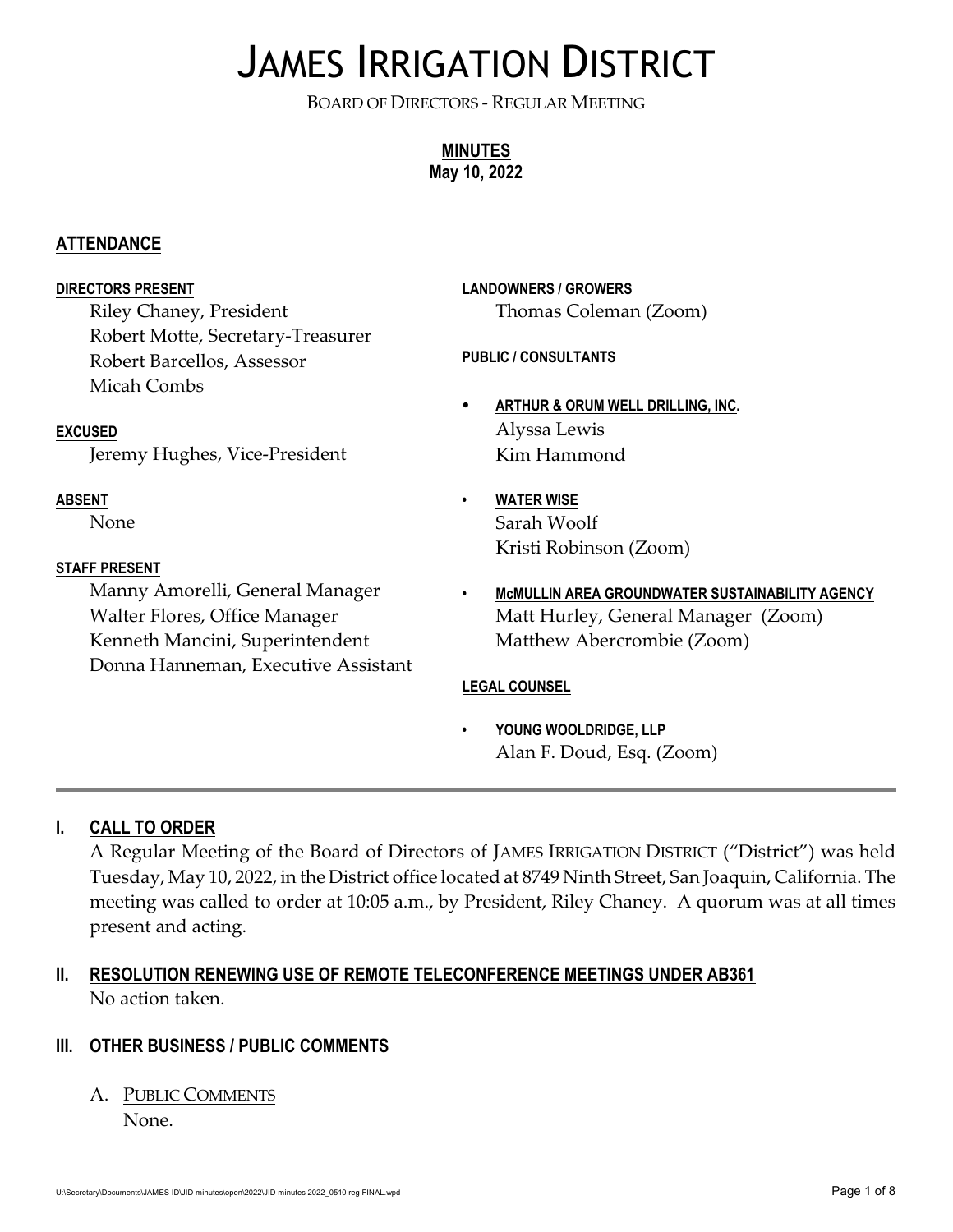# JAMES IRRIGATION DISTRICT

#### BOARD OF DIRECTORS - REGULAR MEETING **MINUTES - May 10, 2022**

- B. ADDITIONS / CORRECTIONS TO THE AGENDA There were no corrections/additions to the Agenda.
- C. POTENTIAL CONFLICTS OF INTEREST [FPPC §87105] Directors were given an opportunity to identify potential conflicts-of-interest with items appearing on the Agenda. None were reported.

## **IV. MINUTES**

- A. REGULAR MEETING: APRIL 12, 2022
- B. SPECIAL MEETING: APRIL 26, 2022 **M/S/C (M.COMBS / R.MOTTE)**, to APPROVE as written by the following vote: **AYES:** 4 (M.Combs, R.Motte, R.Barcellos, R.Chaney) **EXCUSED:** 1 (J.Hughes)

#### **V. TREASURER'S REPORT**

In accordance with Water Code §24273, Mr. Amorelli presented reports as follows:

- A. FINANCIAL REPORTS
	- 1. Interim Warrants: April 13-May 10, 2022 (Att.1) Interim Warrants (bills paid) with supporting invoices were presented for review/approval. **M/S/C (M.COMBS / R.BARCELLOS)**, to RATIFY/APPROVE Interim Warrants totaling \$755,027.63 by the following vote:

**AYES:** 4 (M.Combs, R.Barcellos, R.Motte, R.Chaney) **EXCUSED:** 1 (J.Hughes)

2. Accounts Payable

Not available. Will be paid and presented as Interim Warrants next meeting.

- 3. Payroll Certification: Pay Periods Ending April, 2022 (Att.2) A listing of payroll checks totaling \$69,043.06 (net) issued to employees and Board members for pay periods ending April, 2022, was reviewed and certified by the President, General Manager and Office Manager.
- 4. Income Statements (Budget-to-Actual): Period Ending April 30, 2022
- 5. Cash Position Report: April 30, 2022
- 6. Accounts Receivable Activity Report: April 30 , 2022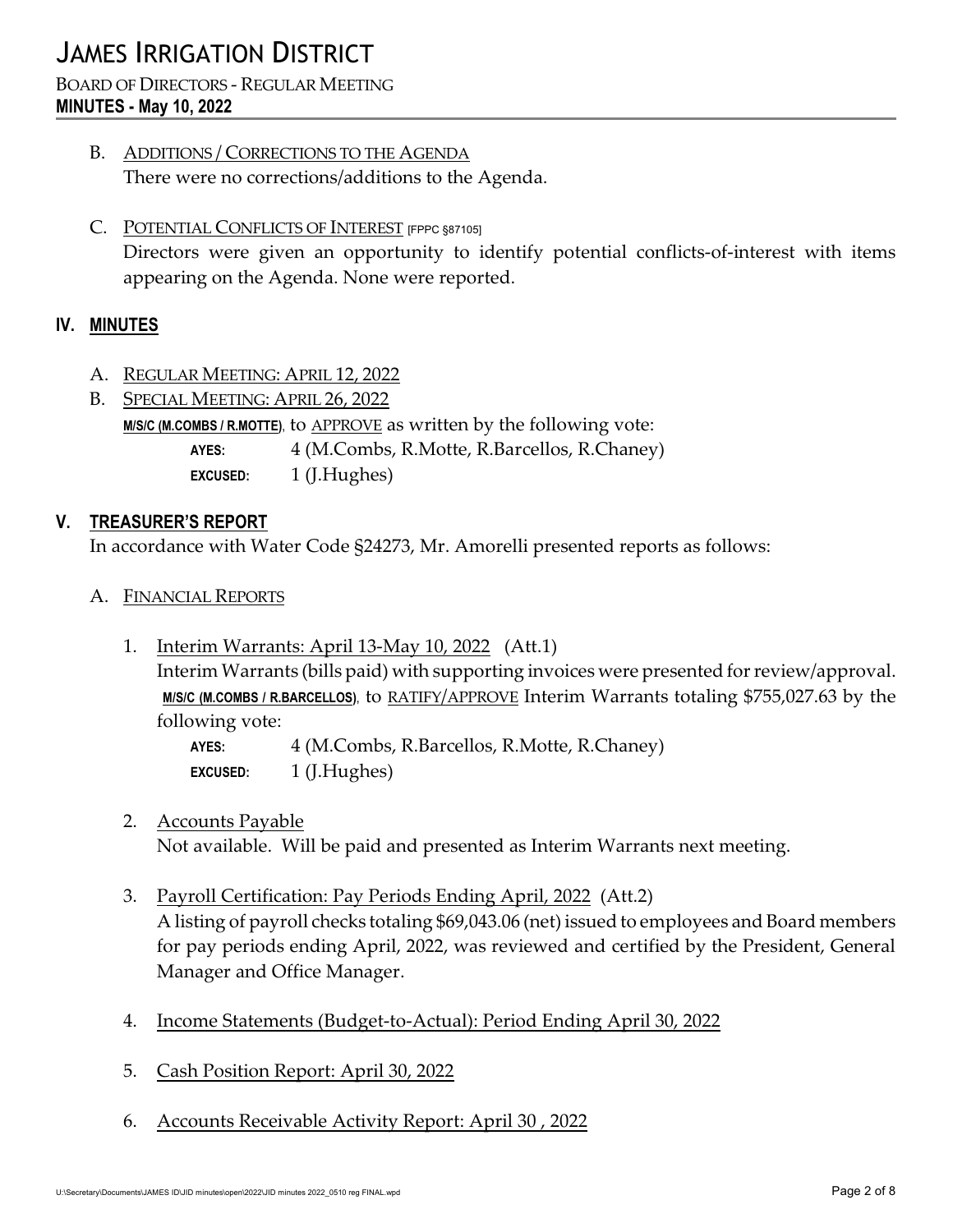#### BOARD OF DIRECTORS - REGULAR MEETING **MINUTES - May 10, 2022**

# **VI. GENERAL MANAGER'S REPORT**

Mr. Amorelli presented his verbal report encompassing operations, maintenance, projects and other District matters for the month of April, 2022, as follows:

# **OPERATIONS**

- Water Deliveries: April, 2022 Water deliveries for the month of April were 4,165 acre-feet which is 922 acre-feet less than was delivered during April, 2021. The fiscal year-to-date total deliveries are at 7,393 acre-feet which is 124 acre-feet more than was delivered at this time during the last fiscal year.
- < Weekly TDS Readings: May 9, 2022
- < U.S.B.R. / Central Valley Project
	- Allocations remain at 0% to South-of-Delta agricultural contractors.
	- Mendota Pool Pumping reports for the Delta-Mendota Canal Check#21 were reviewed.
- < Kings River Water Association
	- KRWA Storage Operations in Pine Flat Reservoir as of April 30, 2022, totaled 2,248 CFS-days, or approximately 4,458 acre-feet in the District's 20,000 acre-feet share of storage space in Pine Flat Reservoir.

#### **MAINTENANCE**

Replacement Wells - Myers Bros. has completed development of two replacement wells.

#### **PROJECTS**

- < Solar Project: White Pine Renewables
	- Project #1 cleared the CEQA public review process. Construction is anticipated to begin this fall with activation targeted for the first quarter 2023.
	- Project #2 is currently undergoing CEQA.
	- The Board inquired if there are other opportunities available to develop additional solar. Mr. Amorelli is discussing this with PWRPA and will be providing information.
- Main Canal Feasibility Study is wrapping up. Meeting with Provost & Pritchard next week. Report should be available next meeting.
- **Long-Term Planning Dr. Burke is developing a plan for infrastructure improvements and will** submitting it shortly. Funding not yet available. President Chaney requested Rubicon Water be consulted as they have indicated they have access to grant funding.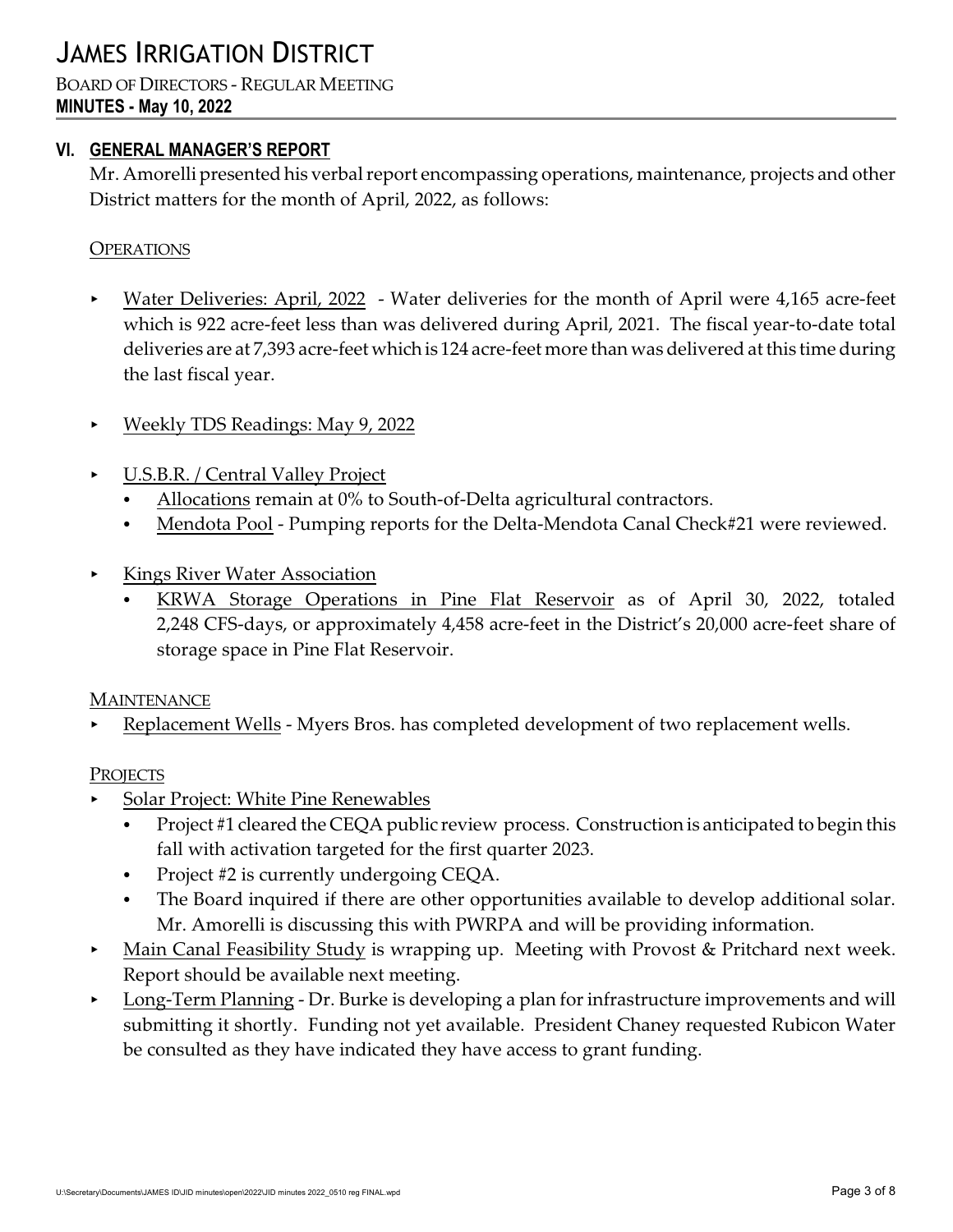#### **AGENCIES**

- **Kings River Water Association (KRWA) meeting was held May 19<sup>th</sup>. Kings River Watershed <b>K** snowpack at 39% of average.
- < Kings Basin Coordinating Committee
	- Meetings are continuing in an effort to correct Groundwater Sustainability Plan insufficiencies. The May  $13<sup>th</sup>$  meeting will be conducted remotely and will be a question  $\&$ answer session with the California Department of Water Resources (DWR) on groundwater pumping. Member GSAs are extending every effort to comply with DWR mandates.
- **Iames Groundwater Sustainability Agency (James GSA)** met on April 21<sup>st</sup>. The Governor issued an Executive Order on March  $28<sup>th</sup>$  mandating GSAs review/approve permits for drilling agricultural wells. Residential/municipal wells producing less than 2 acre-feet per year are excluded. Counties are working with GSAs to establish policies/procedures.

## **ACTIVITIES**

< Association of California Water Agencies Spring Conference was held May 3-5 in Sacramento. Attended a ceremony where the DWR awarded grants to various agencies. Representatives from the Kings Groundwater Subbasin were in attendance.

#### ADMINISTRATIVE ITEMS

< Case Backhoe purchased from Sequoia Equipment, Inc., may be delivered next week.

# **VII. SUPERINTENDENT'S REPORT**

Mr. Mancini discussed ongoing maintenance issues including well repair/replacement, herbicide applications and grower work orders.

# **VIII. DIRECTORS' REPORTS**

None were presented.

# **IX. ACTION ITEMS**

A. PROCEDURES FOR A MAJORITY PROTEST HEARING ON A PROPOSED INCREASE IN THE DISTRICT'S WATER RATE (03/08/2022) - Mr. Amorelli distributed a five-year forecast for years 2023-2027 projecting impacts of potential billing rate increases against accelerating PG&E power costs with/without solar project activation and resulting surplus/deficits. (Att.3) General Counsel Alan Doud indicated it would take three months to complete the Proposition 218 process.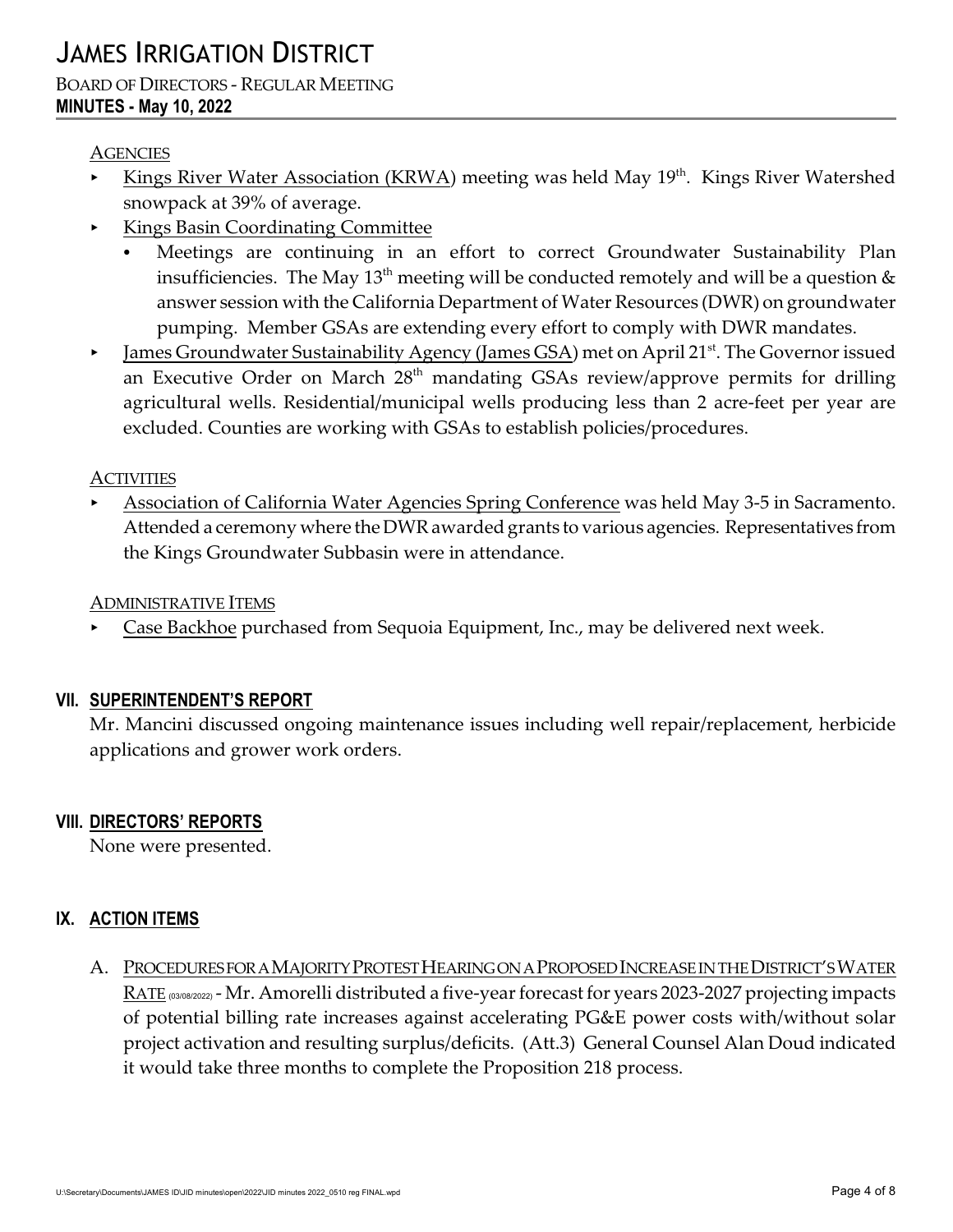BOARD OF DIRECTORS - REGULAR MEETING **MINUTES - May 10, 2022**

> **M/S/C (R.CHANEY / R.BARCELLOS)**, to AUTHORIZE GENERAL COUNSEL, ALAN DOUD, TO PREPARE A RESOLUTION CALLING FOR A MAJORITY PROTEST HEARING ON A PROPOSED INCREASE IN THE DISTRICT'S WATER RATE STARTING AT THE CURRENT \$140.00/ACRE-FOOT TO A MAXIMUM OF \$300.00 PER ACRE-FOOT. **AYES:** 4 (R.Chaney, R.Barcellos, M.Combs, R.Motte) **NAYS:** 0 **ABSTAIN:** 0 **EXCUSED:** 1 (J.Hughes) ABSENT: 0

#### **X. REPORT ITEMS**

A. WELL OPERATIONS (05/10/2022)

Mmes. Alyssa Lewis and Kim Hammond representing Arthur & Orum Well Drilling, Inc., appeared before the Board to discuss recent events affecting their drilling operations. Following the unexpected death of her uncle, Steve Arthur, Arthur & Orum has been undergoing a period of transition after which the business was ultimately transferred to Ms. Lewis. She discussed delays encountered with licensing, COVID19 staffing problems, etc., but assured the Board that Arthur & Orum is continuing business and is available to serve.

| ADJOURNED TO CLOSED SESSION AT 10:35 A.M. |                                 |  |  |  |
|-------------------------------------------|---------------------------------|--|--|--|
| Directors Attending:                      | <b>Staff Attending</b>          |  |  |  |
| Riley Chaney, President                   | Manny Amorelli, General Manager |  |  |  |
| Robert Motte, Secretary-Treasurer         |                                 |  |  |  |
| Robert Barcellos, Assessor-Collector      | Consultants:                    |  |  |  |
| Micah Combs, Director                     | Water Wise<br>$\bullet$         |  |  |  |
|                                           | Sarah Woolf                     |  |  |  |
|                                           |                                 |  |  |  |
|                                           | Legal Counsel                   |  |  |  |
|                                           | Young Wooldridge, LLP           |  |  |  |
|                                           | Alan F. Doud, Esq. (Zoom)       |  |  |  |
|                                           |                                 |  |  |  |

#### **XI. CLOSED SESSION: GOVERNMENT CODE §54957 - PUBLIC EMPLOYEE PERFORMANCE EVALUATION**

A. TITLE: GENERAL MANAGER

## **XII. CLOSED SESSION: GOVERNMENT CODE §54956.9 - CONFERENCE WITH LEGAL COUNSEL-ANTICIPATED LITIGATION**

#### 3 CASES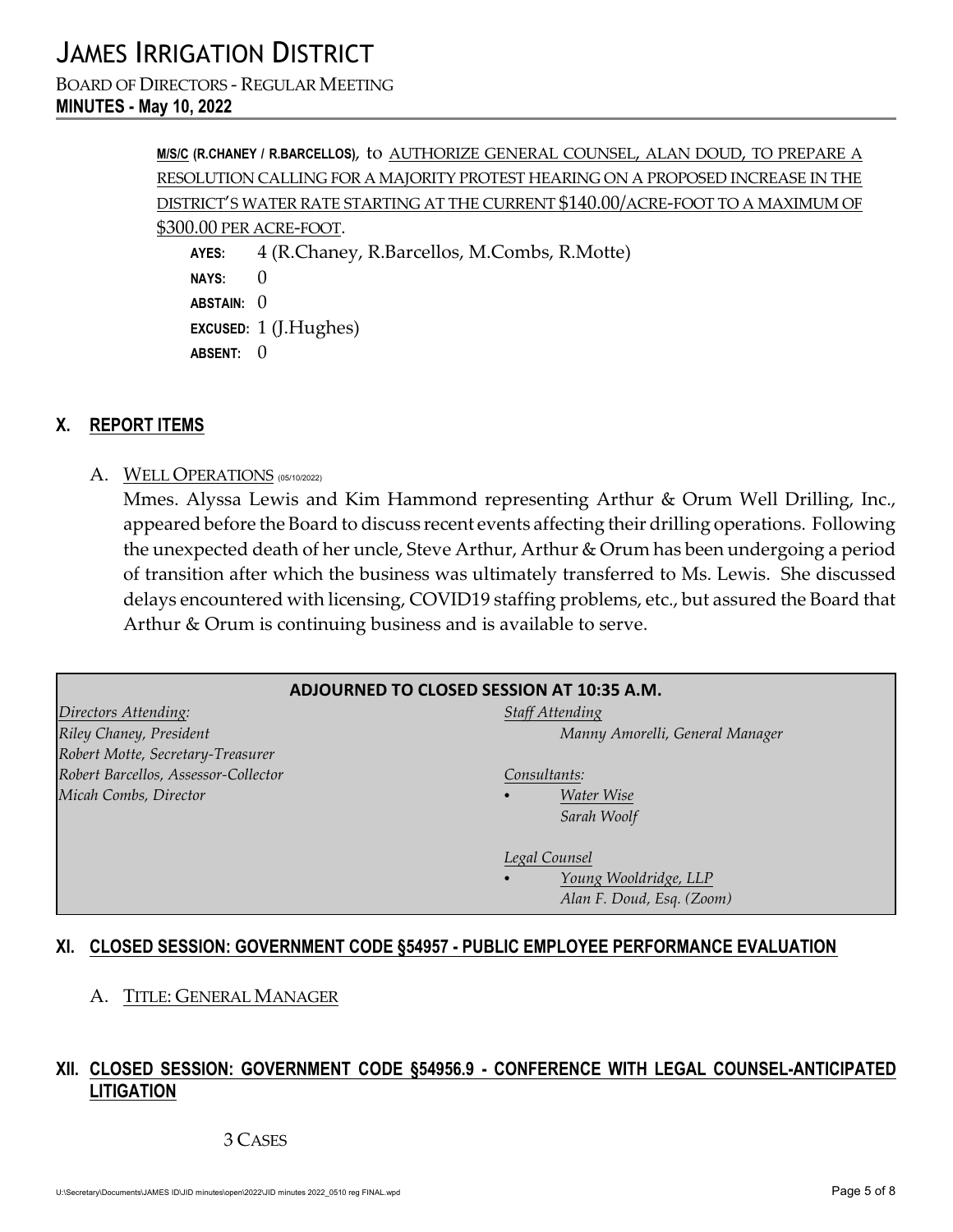BOARD OF DIRECTORS - REGULAR MEETING **MINUTES - May 10, 2022**

# **XIII. CLOSED SESSION: GOVERNMENT CODE §54956.9 - CONFERENCE WITH LEGAL COUNSEL-EXISTING LITIGATION**

- A. AS DEFENDANT: 2 CASES
	- 1. NATURAL RESOURCES DEFENSE COUNCIL, ET AL, V HAALAND, ET AL U.S. District Court for the Eastern District of California Case No. 1:5-CV-01207LJO-GSA
	- 2. CENTER FOR BIOLOGICAL DIVERSITY, RESTORE THE DELTA AND PLANNING & CONSERVATION LEAGUE V UNITED STATES BUREAU OF RECLAMATION ET AL (06/08/2021) United States District Court, Eastern District of California Case No. 1:20-CV-00706 DAD-EPG
- B. AS PLAINTIFF: 3 CASES
	- 1. KINGS RIVER WATER ASSOCIATION ET AL V. JAMES VERBOON ET AL Kings County Superior Court, Case No. 15 C0304
	- 2. JAMES IRRIGATION DISTRICT VS. KINGS RIVER WATER ASSOCIATION ET AL Fresno County Superior Court Case No. 19CECG00769
	- 3. JAMES IRRIGATION DISTRICT V. WESTLANDS WATER DISTRICT Fresno County Superior Court Case No. 20CECG00688
- C. AS INTERVENOR: 1 CASE
	- 1. CITY OF FRESNO, ET AL V. UNITED STATES OF AMERICA United States Court of Federal Claims, Case No. 1:16-CV-01276-MCW

# **XIV. CLOSED SESSION: GOVERNMENT CODE §54956.8 - CONFERENCE WITH REAL PROPERTY NEGOTIATOR**

| А. | <b>JAMES &amp; TRANQUILLITY NEGOTIATIONS</b> |                                                                         |
|----|----------------------------------------------|-------------------------------------------------------------------------|
|    | <b>Negotiating Parties:</b>                  | James Irrigation District: General Manager/Designee                     |
|    |                                              | <b>Tranquillity Irrigation District: Danny Wade</b>                     |
|    |                                              | <b>Kings River Lower River Units: Scott Sills</b>                       |
|    | <b>Under Negotiation:</b>                    | Price, terms & conditions of possible real property and/or water supply |
|    |                                              | transactions                                                            |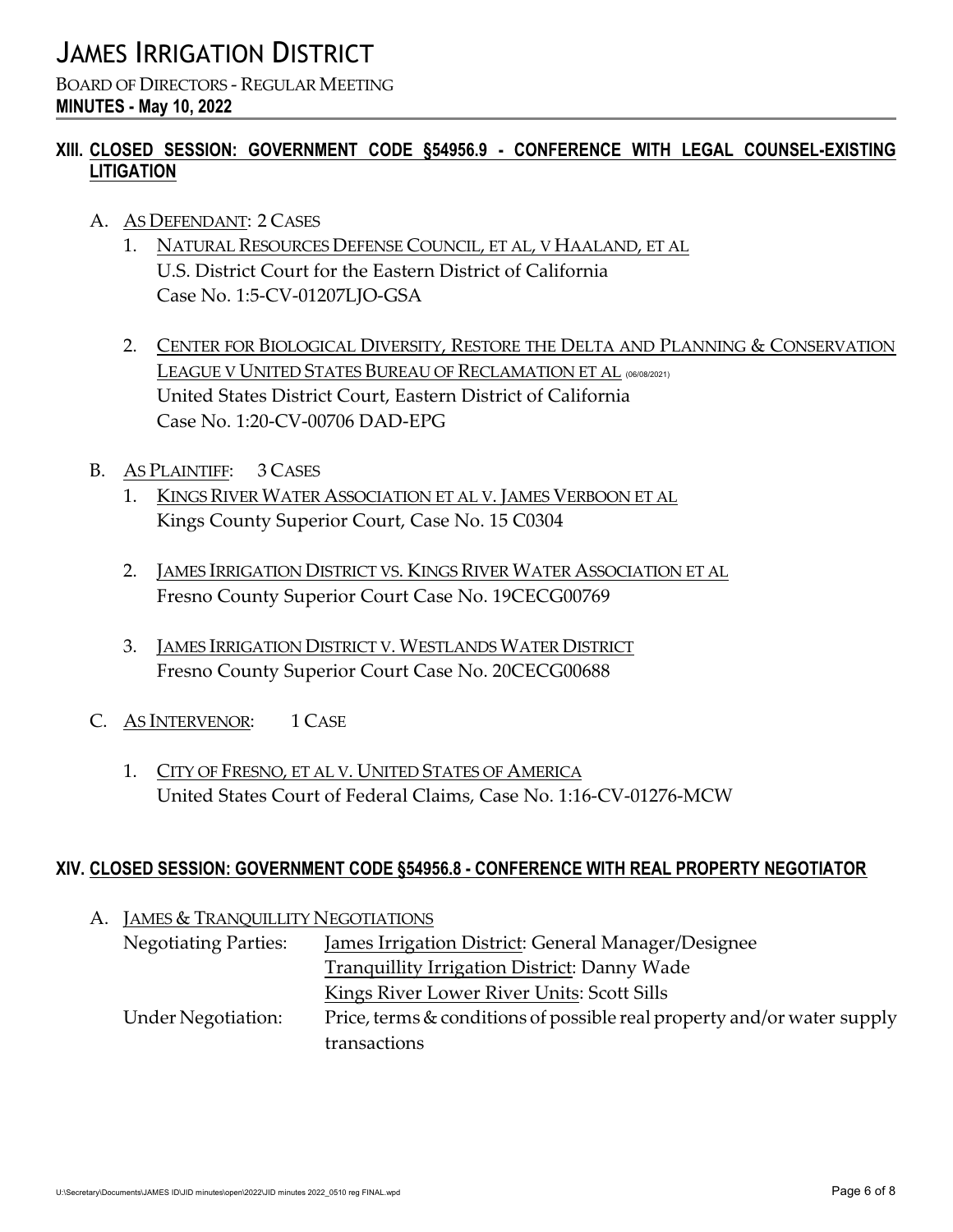# JAMES IRRIGATION DISTRICT

BOARD OF DIRECTORS - REGULAR MEETING **MINUTES - May 10, 2022**

| B. | SOUTHWEST GROUNDWATER RECHARGE PROJECT (11/13/2012) |                                                                    |  |
|----|-----------------------------------------------------|--------------------------------------------------------------------|--|
|    | <b>Negotiating Parties:</b>                         | James Irrigation District: General Manager/Designee                |  |
|    |                                                     | Fresno Irrigation District: Bill Stretch                           |  |
|    | <b>Under Negotiation:</b>                           | Price, terms and conditions of possible real property and/or water |  |
|    |                                                     | supply transactions                                                |  |
|    |                                                     |                                                                    |  |
|    |                                                     | <b>WATER BANKING &amp; TRANSFERS</b> (06/22/2021)                  |  |
|    | <b>Negotiating Parties:</b>                         | James Irrigation District: General Manager/Designee                |  |
|    |                                                     | McMullin GSA: General Manager/Designee                             |  |
|    | <b>Under Negotiation:</b>                           | Price, terms and conditions of possible water supply transactions. |  |
|    |                                                     |                                                                    |  |
| D. | <b>WATER BANKING &amp; TRANSFERS</b> (06/22/2021)   |                                                                    |  |
|    | <b>Negotiating Parties:</b>                         | James Irrigation District: General Manager/Designee                |  |
|    |                                                     | To Be Determined                                                   |  |
|    | <b>Under Negotiation:</b>                           | Price, terms and conditions of possible water supply transactions. |  |
|    |                                                     |                                                                    |  |

#### **RECONVENED IN OPEN SESSION AT 11:14 A.M.**

#### **XV. REPORT ON ACTIONS TAKEN DURING CLOSED SESSION**

No reportable actions were taken during the Closed Session.

#### **XVI. CHANGES TO EXECUTIVE COMPENSATION OR BENEFITS (SB1346)**

Pursuant to California SB1346, the Board will orally report a summary recommendation in Open Session and discuss & possible action in regard to proposed changes in salary or benefits for chief executive officers, their assistants, deputies and department heads justifying the changes prior to voting.

A. TITLE: GENERAL MANAGER

**M/S/C (R.CHANEY / R.MOTTE)**, to APPROVE AN INCREASE OF \$15,000/YEAR FROM \$175,000/YEAR TO \$190,000/YEAR EFFECTIVE MAY 1, 2022.

**AYES:** 4 (R.Chaney, R.Motte, R.Barcellos, M.Combs) **NAYS:** 0 **ABSTAIN:** 0 **EXCUSED:** 1 (J.Hughes) **ABSENT:** 0